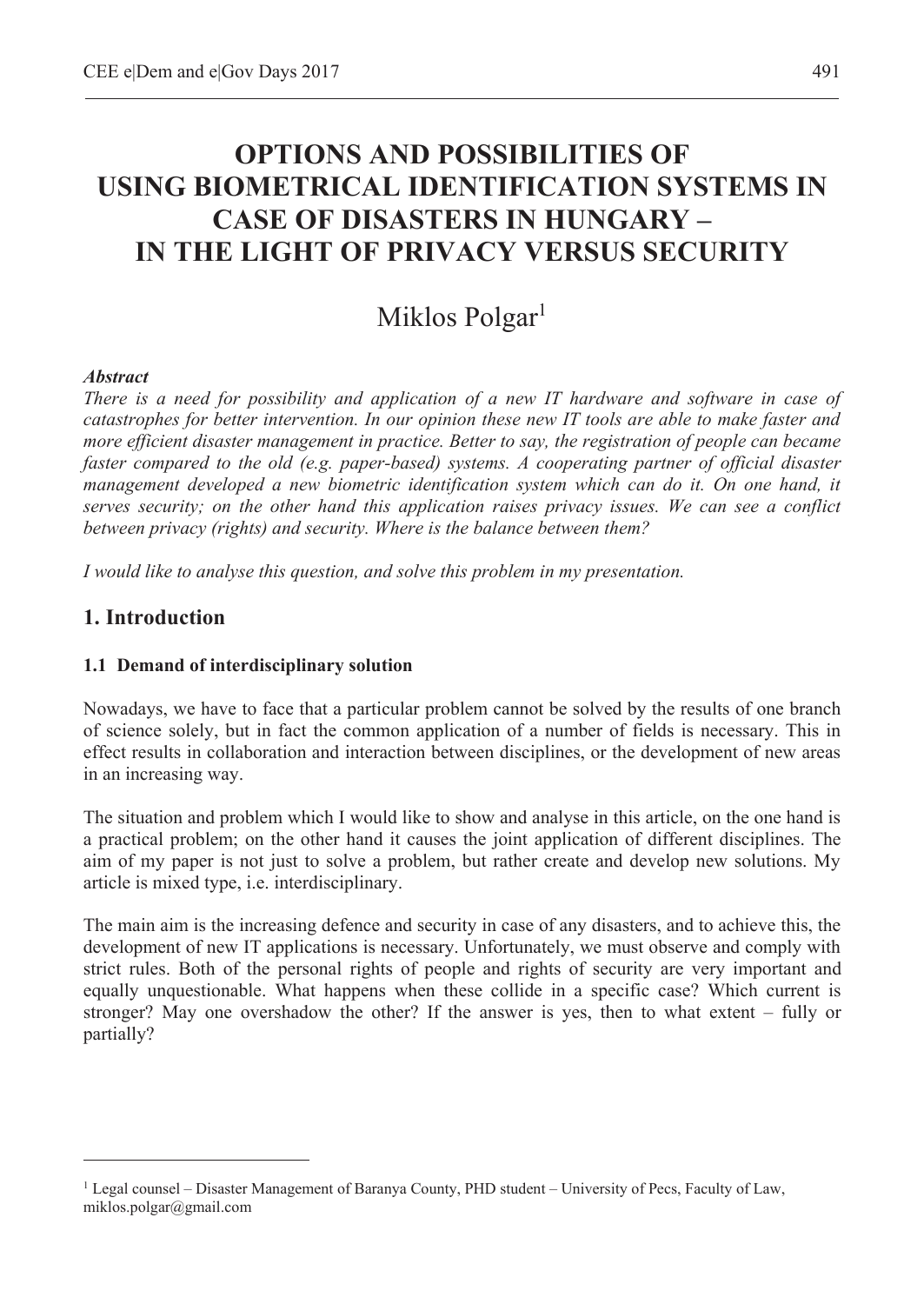## **1.2 Teamwork of professional disaster management and civil partners (IT developers) – for the purpose of security**

At first, we can say that the most important factor and goal for professional disaster offices is the security and civil protection. It expressed by the slogan of Disaster Management of Hungary: "In the service of Hungary for security".<sup>2</sup> The professional disaster management try to create a better protection system of Hungary than the old one, so they make a number of activities (e.g. firefighting, security industry;  $\text{ADN}^3$ ,  $\text{ADR}^4$ ,  $\text{RID}^5$ , ICAO<sup>6</sup>, prevention of catastrophes, elimination of effects of catastrophes). Perhaps, the most important part of prevention is the provision and preparation for all kind of catastrophes. Better to say, the development of capability of disaster management. It means the nonstop expansion of human resources, machines, and IT tools (hardware and software). I am going to write about the last one in my article. The question arises; what were the reasons for the disaster management to begin to cooperate with partners in IT development, and how did they do it? The Disaster Management of Hungary carries out scientific activities in addition to those mentioned above. E.g. organizing of scientific conferences<sup>7</sup>, development of disaster tools. Lots of civil partners (corporations, companies etc.), which took part in these scientific events, recognized the importance of the protection of people, and preparation and the development of skills. The cooperation was established between the professional disaster management and civil partners, and they started to develop several tools, applications, and common methods depending on the actual aim. IT partners also joined in the common work.<sup>8</sup>

In the following I would like to show one of the IT applications and the possible legal concerns of it, and – to my hope – the solution.

## **2. Existing IT applications**

 $\overline{a}$ 

#### **2.1 The reason of looking for new (IT) solutions**

At first, I have to explain the chapter title, because these applications were developed by the civil partners, the professional disaster management helped only in their use in case of catastrophes. Secondly, there a few new IT hardware and software items which are going to be created based on the request of disaster management in the future. In this chapter I demonstrate a few civilian purposes. How are these civilian tools able to serve the aims of disaster management? In this case it seems that applications solve a concrete problem. It is the identification and recording of people

<sup>&</sup>lt;sup>2</sup> It is figured on the armour of the National Directorate for Disaster Management, Ministry of Interior.<br><sup>3</sup> Official inspection by the Act I XXXIV 2015 on the promulgation and domestic application of r

<sup>&</sup>lt;sup>3</sup> Official inspection by the Act LXXXIV. 2015 on the promulgation and domestic application of rules of European Agreement concerning the International Carriage of Dangerous Goods by Inland Waterways (AND) in Geneva 26 May, 2000.

<sup>4</sup> Official inspection by the Decree of Minister for National Development 61/2013. (X.17.) on domestic enforcement of Appendix "A" and B" of European Agreement concerning the International Carriage of Dangerous Goods by Road.

 $5$  Official inspection by the Decree of Minister for National Development 62/2013. (X.17.) on domestic enforcement of Regulation concerning the International Carriage of Dangerous Goods by Rail (RID).

<sup>&</sup>lt;sup>6</sup> Official inspection by the statutory rule 25. 1971 on the promulgation of Convention and its amending Protocol of International Civil Aviation signed in Chicago on 7 December 1944.

<sup>7</sup> E.g. conference of "Experiences of flooding of Danube and Drava in Baranya County - science and defence in the service of each other's" on 14-15 October 2015, and conference and disaster prevention drill of "Virus 2016 – prevention and management of biological hazards and regional solutions" on 1-2 June 2016.

<sup>&</sup>lt;sup>8</sup> The cooperation has many advantages for both, because the disaster management is able to get new IT tools, and the partners are able to get knowledge about demand of disaster management. He can develop new tools, and sell these as innovation.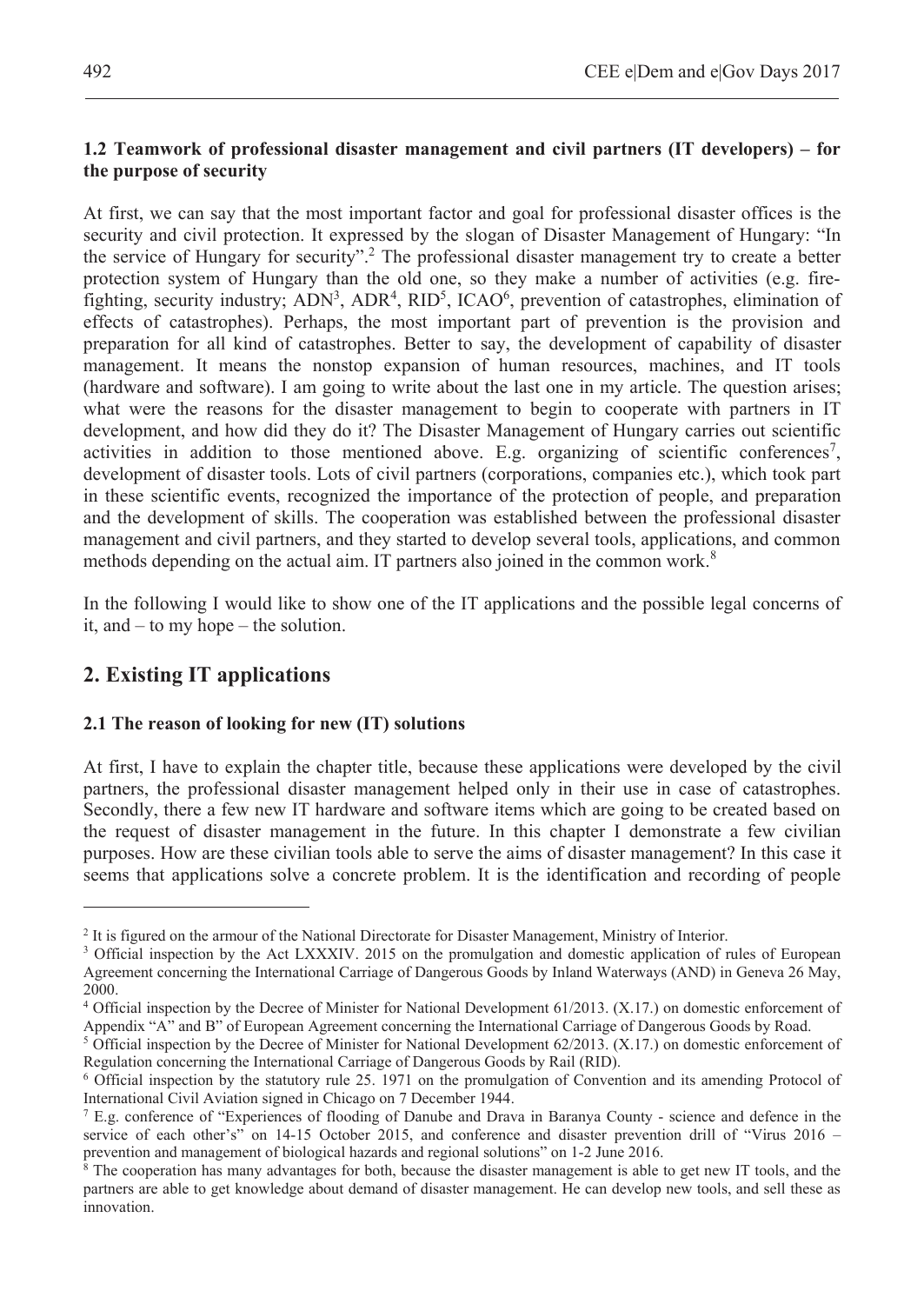who take part in rescuing (professionals), or who are at risk. Both of them are important for the disaster management. If the professional rescue team have a lot of members and they must intervene in a large area under poor visibility for a long time, the disaster management always want to know their precise position, and will make the registration and movement (entering and leaving a critical area) as quick as possible.<sup>9</sup> On the other hand, the disaster management often need to relocate people in a safe place. In this case the rapidity is able to save people's lives. The registration, identification and localization of people is too slow and inaccurate with the old and classic tools, and it is necessary to employ many people for it. The old solutions are not adequate to solve new disaster problems. The disaster management started to think about new applications, which can do it. The biometrical identification systems seem to be competent for it. Usually these IT applications are used for classic security purposes (keeping out unauthorized persons of a place, only authorized recipients can read the e-mails, etc.).

#### **2.2 Using of biometrical identification application by disaster management**

The most advanced identification applications are the biometrical systems. There are various biometrical identification systems. Biometric identification is a very reliable method, but it has a few disadvantages without advantages; like the need for expensive software and the need for physical contact; some of the physical characteristics may change with time or sickness.10 Disaster management must be able to use an adequate, quick and cost effective biometrical identification method. We have to take into consideration that we need to use it occasionally, at times of disasters. It is uneconomic, if the disaster management invests in expensive biometrical systems which are used just occasionally. What is the appropriate tool like? It has to be infallible and relatively cheap.<sup>11</sup> We can say that the best of the biometric identification systems is the vein scanner. It is a new invention by a Hungarian company.12 More precisely, the hardware and application were developed by a Hungarian company to be applied for identification with a vein scanner, which has been manufactured for a few years y Fujitsu Ltd. $<sup>13</sup>$  The innovation is as follows: the PalmSecure</sup> system was developed for medical purposes by Fujitsu<sup>14</sup>, but it could operate as a security identification system with the help of IT solutions (hardware and software). It is infallible, because the veins of person are totally unique, and human veins are fixed, it is never changed by the time or sickness (except for vein diseases<sup>15</sup>). What is the relation between disaster management and vein scanners? Many companies and institutions of higher education realized the scientific activity of disaster management<sup>16</sup> and became interested in the possibility of cooperation. They try to make products which are useful for disaster management or army purposes, and hope these will be purchased by them. They try to develop the existing IT solutions to be applicable for the aims of disaster management. One of the civil IT partners of disaster management<sup>17</sup> developed a mobile identification application (hardware and software in one block) operating on the basis of a vein scanner. It is a shock resistant portable box which contains a laptop, a vein scanner, a PC camera,

<sup>9</sup> The areas are usually very dangerous, and the leaders have to provide enough rest periods from the members of rescue team, and the continuous saving while the change of rescue teams is happening.<br><sup>10</sup> Tajti Balázs: A biometrikus ujjnyomat azonosítás alkalmazásának új lehetőségei, Hadmérnök VII/1. 2012<br><sup>11</sup> Neither of them is cheap, but w

general activities.<br><sup>12</sup> http://index.hu/tech/2013/10/02/uj magyar talalmany a venaszkenner/

<sup>&</sup>lt;sup>13</sup> http://24.hu/belfold/2012/05/16/nem-kell-kartya-a-venad-azonosit/<br><sup>14</sup> https://www.fujitsu.com/us/Images/palmsecure\_healthcare.pdf<br><sup>15</sup> Dr. Molnár Andrea Ágnes: A human vénák biomechanikai tulajdonságainak in vivo, no értekezés, Semmelweis Egyetem Elméleti Orvostudományok Doktori Iskola, Budapest, 2008

<sup>&</sup>lt;sup>16</sup> Better to say, the activity of Baranya County Directorate for Disaster Management

<sup>&</sup>lt;sup>17</sup> The company which developed the software with PalmSecure vein scanner of Fujitsu.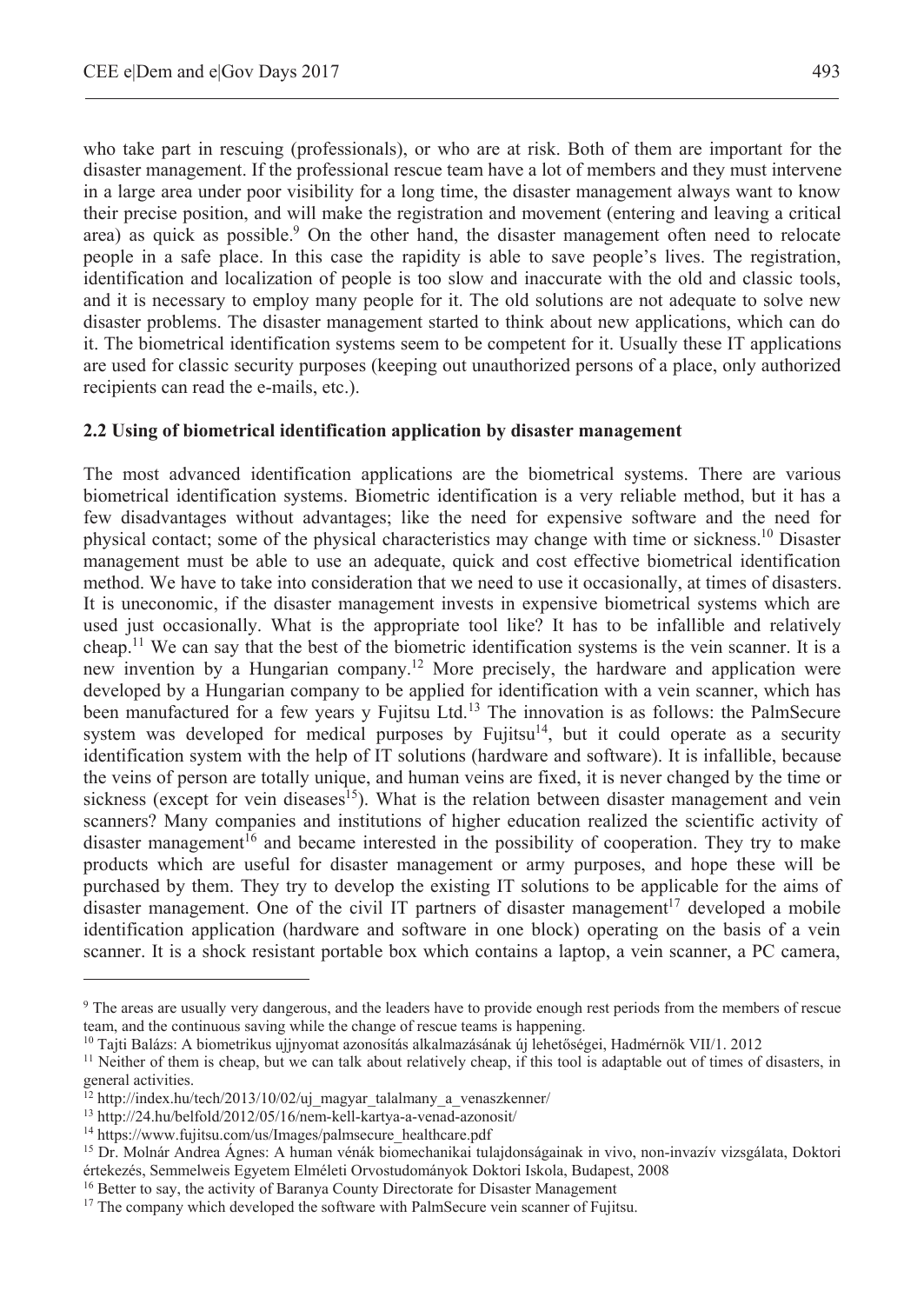and a scanner. The disaster management has a problem in the area of identification and recording at times of catastrophes, because he wants to operate the fastest system possible for security and defence. It seems that this "box" could be the best system nowadays. How does it actually work? The disaster management have to prepare for the moving and placement of many people at the time of a catastrophe. E.g. many people are relocated to a safe place and the disaster management wants to have a knowledge about the number of people staying there, and wants to register them and let them all in the host destination as fast as possible. In the app of this mobile "box" it is not necessary to use slow paper-based registration and recording. The person who comes to the host destination puts his palm on the vein sensor; then it registries him. The PC camera takes a photo, the scanner scans his identity card, and the IT application creates his profile. It takes about 30-40 seconds, and it is not necessary to work on paper-based terms. Later, when this registered person goes out or reenters, he only needs to put his palm on the vein sensor and the IT application is able to provide data of the place of this person, and the number of occupants of a location. Usually, there are hundreds of people, who arrive at the host destination at one time, so this IT application is able to do the job of lots people without the slow paper-based system.

On the other hand, the computer, scanner and PC camera are always available, in peaceful times as well.

It is sure that the new IT application is very useful and cost-effective.

What is the obstruction of its application?

# **3. Legal questions of the application of these IT solutions**

## **3.1 The legal applicability of biometric identification system**

First, the national rules and the legal standpoint of the EU are worth investigating, concerning the using of biometric identification systems. The vein scanner identification IT application is a special Hungarian innovation; as far as we know, it is not regulated by the EU; though the general questions of using biometric identification systems have been examined by offices of the EU. We can say that the usage of general biometric identification systems is not prohibited by the EU, moreover it is suggested e.g. in case of passports and travel documents.<sup>18</sup> The rules of using biometric states in passports are intended for terrorism and crime prevention purposes. Two years before the United States made the use of passports containing biometric identifiers an obligatory condition for visa-free travel, the European Commission had published a motion which had obligated the use of two biometric identifiers in passports.19 Moreover, it caused debates and doubts between the offices and the Members of the EU. The doubts were arisen particularly in the light of proportionality and necessity for security.20 They argued that it was not necessary to use biometric identifications on passports to guarantee the security of states and citizens, but it endangered it, because of the risk of technical failures and the lack of adequate data protection.<sup>21</sup> Contrasting the

<sup>&</sup>lt;sup>18</sup> Council Regulation (Ec) No 2252/2004 of 13 December 2004 on standards for security features and biometrics in passports and travel documents issued by Member States.

<sup>&</sup>lt;sup>19</sup> Nagy Klára: A biometrikus azonosítás új iránya, 76 p., Jog, állam, politika, Győr, 2010<br><sup>20</sup> According to advisory opinion of Article 29 Working Party on enforcement of Council Regulation (Ec) No 2252/2004 of 13 December 2004 on standards for security features and biometrics in passports and travel documents issued by Member States.

<sup>&</sup>lt;sup>21</sup> Nagy Klára: A biometrikus azonosítás új iránya, 79 p. Jog, állam, politika, Győr, 2010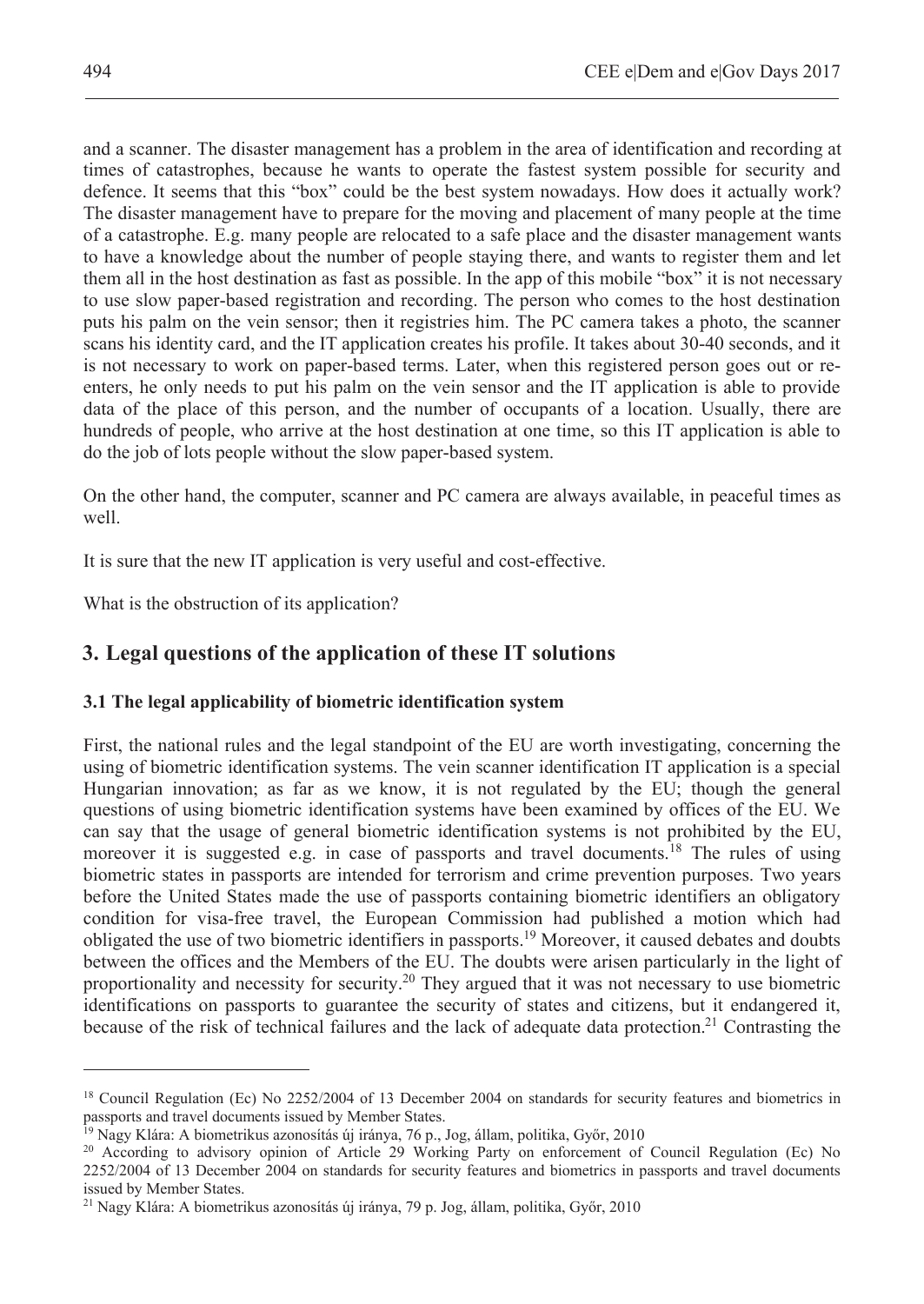doubts we must mention the advantages of biometric identification system and it is right to examine the balance between advantages of biometrical identification systems and the occasional risks of privacy.22

The problems of applicability of biometric identification systems are examined by lawyers in the United States of America. It is worth to investigate the approach of a different legal system<sup>23</sup>. The EU has a member state which has common law legal system, so it is able to affect the rules of the EU. The question of the effects of the identification system on privacy is very important to the federal legislator of the USA, so they have created five principles.<sup>24</sup> These are the following: notice and awareness of collection of information, choice and consent as to how this information can be used, access to the individual's gathered information, and the ability to contest the accuracy of the collected data, integrity and security of data and enforcement of the aforementioned principles.<sup>25</sup> The dilemma of privacy versus security has resulted in high-level solutions, e.g. creating a competent organization, the Privacy Rights Clearinghouse in  $1992^{26}$  We can see that the questions of identification in the light of privacy versus security causes dilemmas for all legal systems.

In my opinion, the regulations of the EU do not answer the question of the application of vein scanners, because they control the use of biometric passport types in the light of fight against crime and terrorism. In our case, we try to analyse the question of a new biometric identification system<sup>27</sup> in a different situation from the previous one. $28$ 

The application of vein scanners in case of catastrophes is not regulated by the EU; it is a new field of law.

## **3.2 The legal applicability of biometric identification systems in Hungary**

The situation of Hungarian offices was difficult when they came across the problem of the application of vein scanners, that is, the complete hiatus of EU regulations concerning it from two points of view. On one hand, the identification by usage of vein scanners is unknown in the EU; on the other hand, the aim of biometric identification is different Hungary. Finally, I have mentioned before that there is no adequate answer by Hungarian offices and judges to the question of adaptability of vein scanner identification for disaster management purposes, because this area is completely new. The case of application of a vein scanner is being analysed by the Constitution Court of Hungary nowadays. This investigation is still going on; no decision has been made yet.<sup>29</sup>

The case is the following: the management of a football club decided to use the vein scanner identification system to supervise entries to the stadium for the purpose of peaceful football matches. It is the idea of management to able to identify and register all of the fans who buy annual passes and disorderly fans will be prohibited to enter the stadium. After the registration of all of

<sup>&</sup>lt;sup>22</sup> Ioannis Iglezakis, EU data protection legislation and case-law with regard to biometric applications, 3 p. 2013, https://papers.ssrn.com/sol3/papers.cfm?abstract id=2281108

<sup>&</sup>lt;sup>23</sup> Common law legal system is operating in USA, excepting Louisiana.<br><sup>24</sup> Reuven R. Levary, David Thompson, Kristen Kot, Julie Brothers, Radio Frequency identification: legal aspects 15. p. Richmond Journal of Law & Technology Volume XII. Issue 1. http://jolt.richmond.edu/v12i2/article6.pdf

<sup>25</sup> Federal Trade Commission Fair Information Practice Principles

http://www.ftc.gov/reports/privacy3/fairinfo.htm<br><sup>26</sup> https://www.privacyrights.org/<br><sup>27</sup> Vein scanner.

<sup>28</sup> Quick identification in case of catastrophe.

<sup>&</sup>lt;sup>29</sup> The vein scanner identification purpose for security of sports matches is analysed by Constitution Court of Hungary.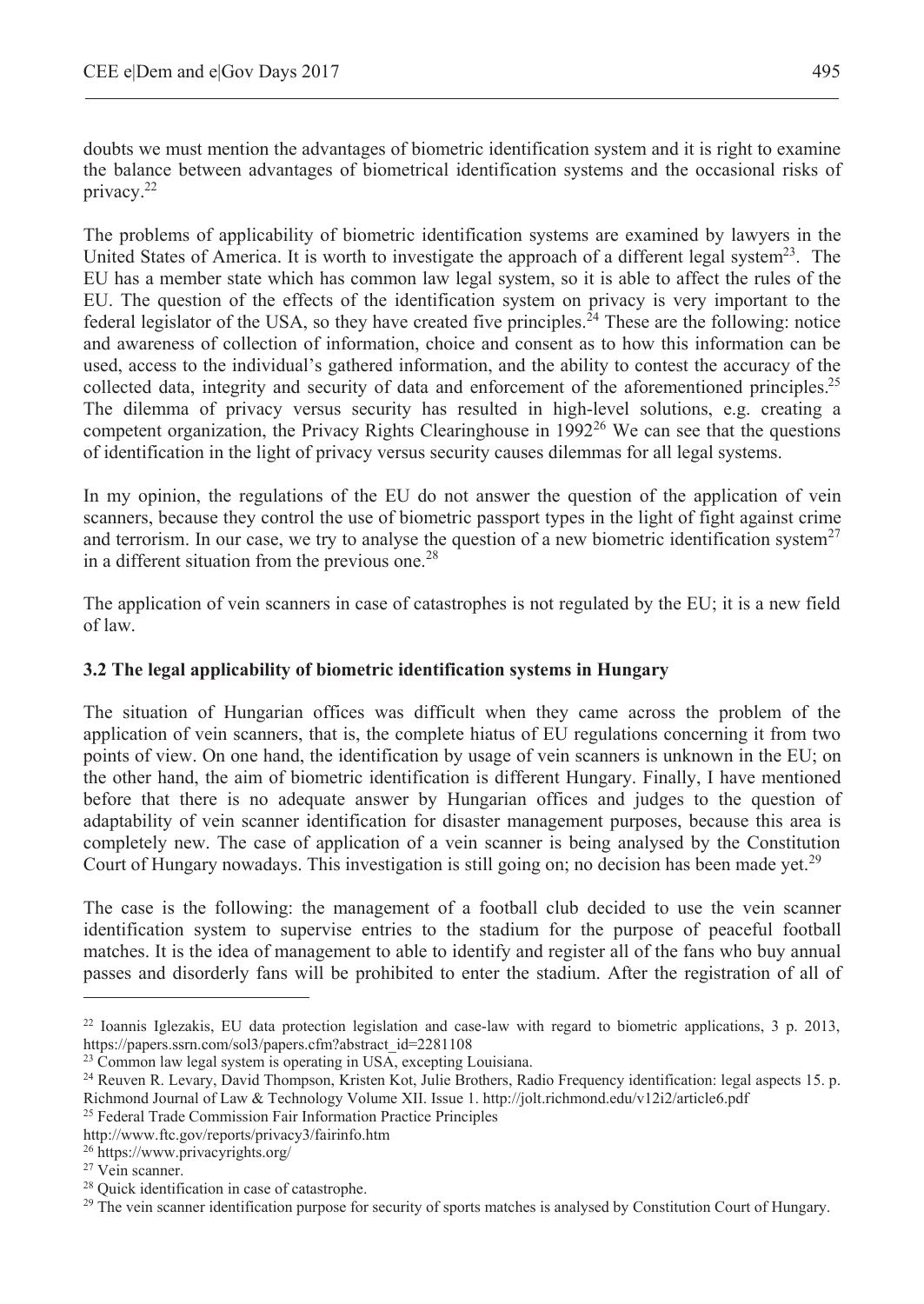fans<sup>30</sup> who bought annual passes, the banned people are not able to visit the football matches in this stadium, and they will be identified each time they want to enter at the check points using the vein scanner. The act<sup>31</sup> was modified by the legislator to allow the adaptation of vein scanners for this purpose. A few fans have suggested that there is a problem related to the records. One of them $32$ motioned a constitution complaint on 5 January 2015. The application of vein scanner identification violates of rights of privacy<sup>33</sup>, right for informal self-determination<sup>34</sup> and the principles of proportionality and purpose limitation<sup>35</sup> based on this motion<sup>36</sup>. He argues that the use of vein scanner for identification (i.e. the registration of personal data of fans) is not necessary to guarantee of security of football matches in the stadium, so the fans' right for privacy is violated in this case.

Before decision, the Constitutional Court of Hungary asked the opinion of Hungarian National Authority for Data Protection and Freedom of Information.<sup>37</sup> The Authority made a legal remark<sup>38</sup> which did not prohibit to application of identification with vein scanners, but proposed amendments to the act.<sup>39</sup> For example, it is necessary to limit the number of personal data used in case of using vein scanners and the duration of personal data management must not be longer than the validity of fan cards. (The Authority wrote in a previous legal resolution<sup>40</sup> that the home address and the mother's name are not required in the identification process.) Better to say, the management of the football club and stadium can only manage personal data just which are necessary to meet the aims. However, they must examine if there are any other ways to achieve that goal (the security of football matches in the stadium), and if the application of a vein scanner is necessary together with personal data management, because of the level of danger (football hooliganism). The Authority called attention to the requirements of proportionality, and purpose limitation. We are waiting for the decision of Constitutional Court of Hungary.

## **3.3 The adaptability of vein scanner identification in case of disasters – conflict of principles**

At first, we have to declare that the result of the examination of the Constitutional Court of Hungary will not give an adequate answer to our case of the question of adaptability of vein scanners, because the aim is different. However, in spite of differences, from this Decision we can infer the legal position of the Constitutional Court of Hungary about the application of vein scanner identification.

The application of vein scanner in case of catastrophes must correlate with the legal principles of Fundamental Law and data protection. What happens if there is conflict between them? Which principles collide with each other?

<sup>&</sup>lt;sup>30</sup> The management of the football club registers and manages the personal data of fans; e.g. mother's name, permanent address, date of birth and place etc. three days after the expiry of the validity of a club card. 31 72/A. Paragraph Act I. 2004 on Sport

<sup>32</sup> Lawyer

<sup>&</sup>lt;sup>33</sup> 1. Paragraph VI. Article of Fundamental Act of Hungary

 $34$  2. Paragraph VI. Article of Fundamental Act of Hungary<br> $35$  1-2 Paragraph IV. Act CXII. 2011 on informational self-determination rights and the freedom of information

<sup>&</sup>lt;sup>36</sup>http://public.mkab.hu/dev/dontesek.nsf/0/99aeb34aebaa6c68c1257dda005de077/\$FILE/IV\_6\_0\_2015\_inditvany%20a nonim.pdf

 $37$  a) Point 4. Paragraph 38 Act CXII. 2011 on informational self-determination rights and the freedom of information  $38$  NAIH-1387-2/2014/J

<sup>39 72/</sup>A. Paragraph Act I. 2004 on Sport

<sup>40</sup> NAIH-4941-3/2014/V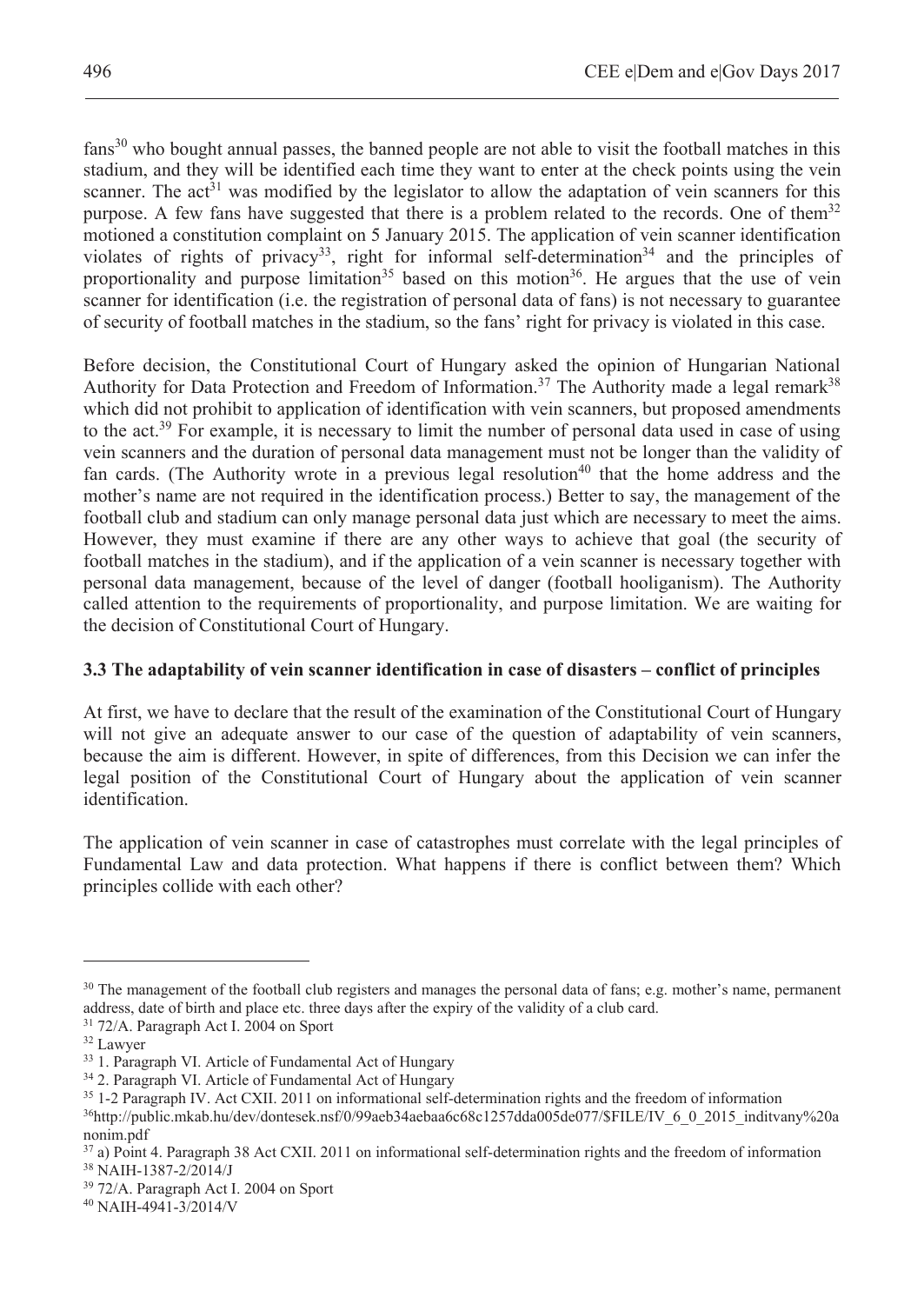Primarily, I have to mention the right for security<sup>41</sup>. It means, everybody has right to life, and this right contains strict duties of state; public security, and protection to disasters. It is an active right, that is, the state must operate in an efficient defence system, and it must intervene at times of catastrophe. Secondary all of people have privacy  $law^{42}$ , and the right for data protection<sup>43</sup> is a part of this. It is a passive right, e.g. obligation to non-intervention. One side there is an intervention duty of state, on the other side there is a duty of non-intervention of state. What does happen if both of them are at the same time in the (disaster) case? By the practice of Constitutional Court of Hungary, the offices must exam power of them case by case, that is, what is the more important right of person. According to me, the most important of them is the right of life and security, so the state or disaster management offices can subordinate the right of data protection to right of life of person. In addition we must say that the limitation of right of data protection have to be balance with the security and protection. The offices only may restrict data protection rights to an extent, while the life protection requires. In this case the requirement of balance and proportionality is realized.

By my point of view there is no impediment to app the vein scanner identification system on times of catastrophes, if it is bound to abide by the principles of proportionality a purpose.

## **4. Summary – the possible future**

The IT partners of disaster management started to develop new hardware and software which are able to operate and help the rescue work. According to their plans the vein scanner identification system (the box mentioned above) would be connected to a drone. In practice the vein scanner system would record and register all the members of a rescue team who enter a danger zone with the purpose of life-saving. Each member would have an encoder. Having finished an intervention, when the members of the rescue team leave the zone, the vein scanner IT system could indicate if one of them is still in the zone. Since the zone may be a large area, the search for this person may be difficult and may take a lot of time, the commander could use the drone which would fly above the place and detect the person with the help of the encoder.

I am sure the use of vein scanner identification IT applications can be lawful if we follow the principle and purpose of proportionality in data management.

We would like to solve this problem; and it will be possible after the decision of the Constitution Court of Hungary, but we are still waiting for it. The case was discussed by the Constitution Court 7 February 2017, but it did not result in a decision.<sup>44</sup> The application of vein scanners causes lots of disputes among lawyers, and it has not been solved.

In my opinion the Decision of Constitutional Court will make a decision on the application of vein scanners in case of sports events, but not in defence against catastrophes. We must see that protection of life is the first principle, because in the absence of life the other principles (e.g. data protection, privacy) are meaningless and void. There is no use to talk about privacy and personal data protection of a dead person. If the Constitution Court of Hungary prohibits the use of vein scanners in sport arenas, it would not exclude the use of biometric systems in case of disasters with

<sup>41 1</sup> Paragraph IV Article Fundamental Law of Hungary

<sup>42 2:42</sup> Paragraph Act V. 2013 on Civil Code

<sup>43</sup> IV Article Fundamental Law of Hungary

<sup>44</sup> http://www.alkotmanybirosag.hu/testuleti-ulesek/az-alkotmanybirosag-2017-februar-7-i-teljes-ulese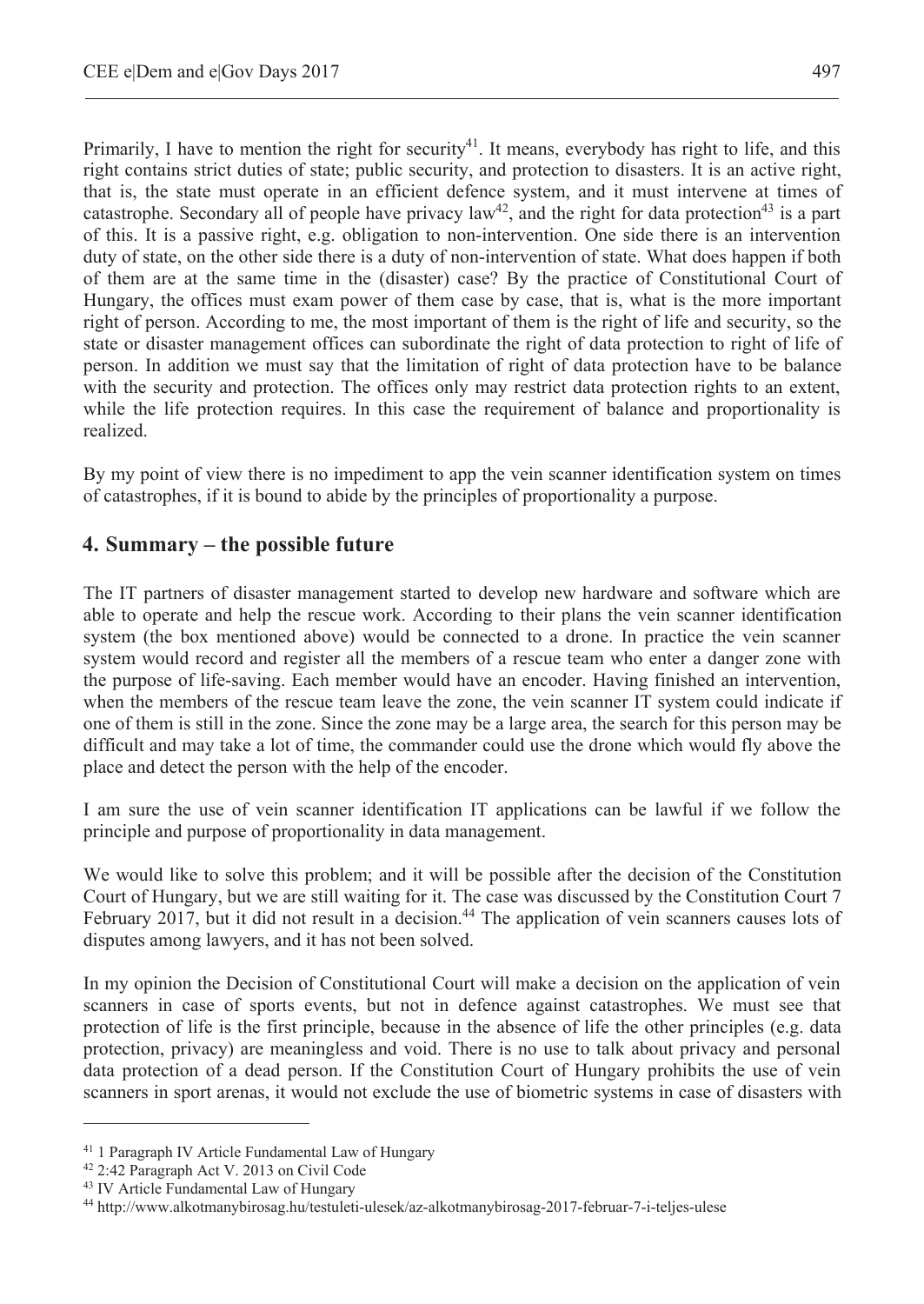the aim of lifeguarding. If the Constitution Court permits the vein scanner systems in sport stadiums, there is no doubt we can use it in case of catastrophes, because the protection of human life is more important than other personal rights.

I hoped that the Constitutional Court of Hungary would make a decision by the deadline of this paper, but it has not happened yet. So this question remains unanswered for the time being.

## **5. References**

- [1] Official inspection by the Act LXXXIV. 2015 on the promulgation and domestic application of rules of European Agreement concerning the International Carriage of Dangerous Goods by Inland Waterways (AND) in Geneva 26 May, 2000.
- [2] Official inspection by the Decree of Minister for National Development 61/2013. (X.17.) on domestic enforcement of Appendix "A" and B" of European Agreement concerning the International Carriage of Dangerous Goods by Road.
- [3] Official inspection by the Decree of Minister for National Development 62/2013. (X.17.) on domestic enforcement of Regulation concerning the International Carriage of Dangerous Goods by Rail (RID).
- [4] Official inspection by the statutory rule 25. 1971 on the promulgation of Convention and its amending Protocol of International Civil Aviation signed in Chicago on 7 December 1944.
- [5] BALÁZS, T.: A biometrikus ujjnyomat azonosítás alkalmazásának új lehetőségei, Hadmérnök VII/1. 2012.
- [6] http://index.hu/tech/2013/10/02/uj\_magyar\_talalmany\_a\_venaszkenner/
- [7] http://24.hu/belfold/2012/05/16/nem-kell-kartya-a-venad-azonosit/
- [8] https://www.fujitsu.com/us/Images/palmsecure\_healthcare.pdf
- [9] ÁGNES, M.A.: A human vénák biomechanikai tulajdonságainak in vivo, non-invazív vizsgálata, Doktori értekezés, Semmelweis Egyetem Elméleti Orvostudományok Doktori Iskola, Budapest, 2008.
- [10] Council Regulation (Ec) No 2252/2004 of 13 December 2004 on standards for security features and biometrics in passports and travel documents issued by Member States.
- [11] KLÁRA, N.: A biometrikus azonosítás új iránya, Jog, állam, politika, GyĘr, 2010.
- [12] IGLEZAKIS, I.: EU data protection legislation and case-law with regard to biometric applications, 2013, https://papers.ssrn.com/sol3/papers.cfm?abstract\_id=2281108
- [13] LEVARY, R.R., THOMPSON, D., KOT, K. and BROTHERS, J.: Radio Frequency identification: legal aspects 15. p. Richmond Journal of Law & Technology Volume XII. Issue 1.